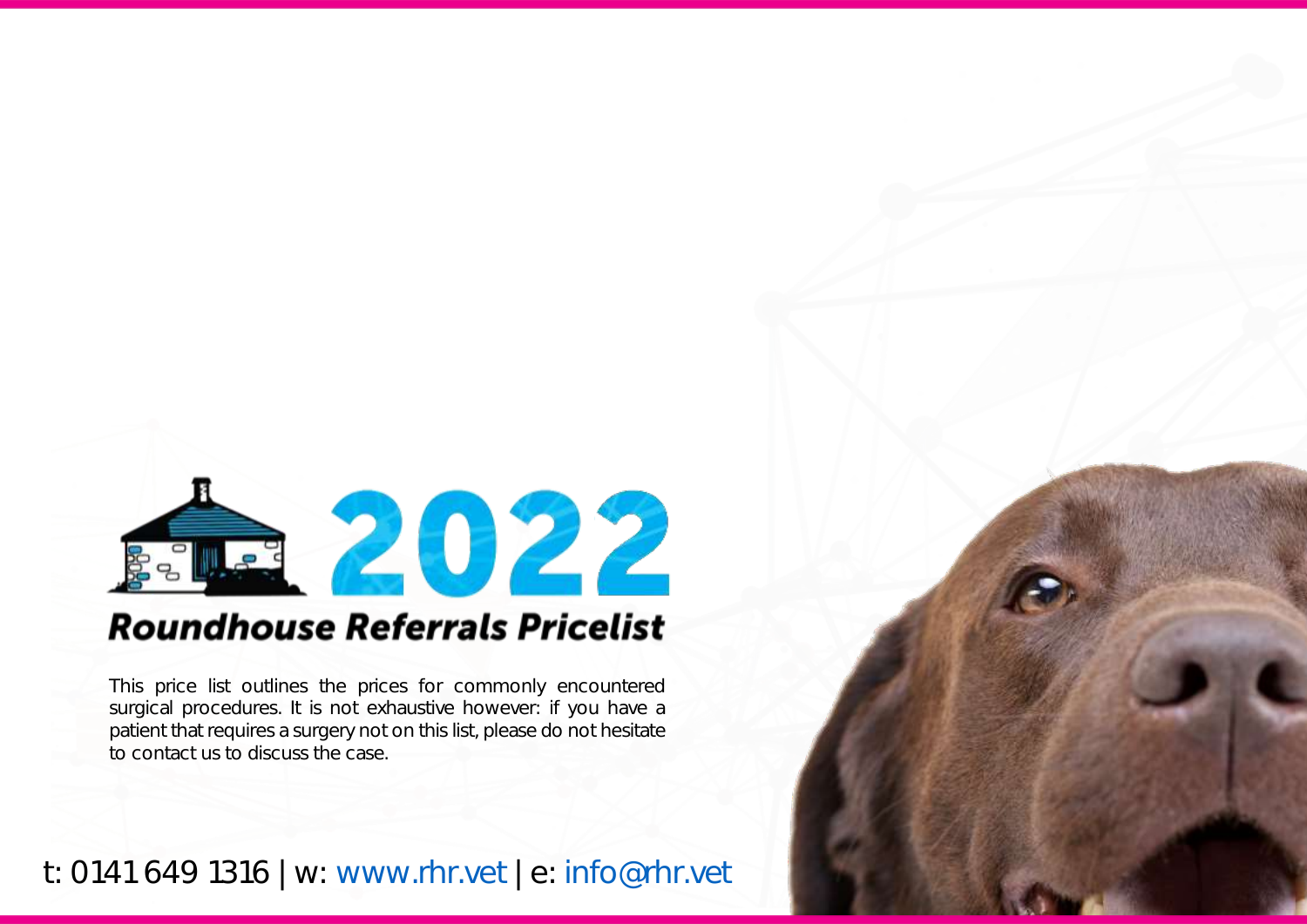**Orthopaedic Procedures** *Fixed Price Packages, Interest Free Finance Available – 0% APR Representative*

|          |                              |                    | Cost (inc. VAT)<br>Package ( | Consultation<br>Initial | <b>Bloods</b><br>Pre-Op | Hospitalisation<br>Pre-Op | Pre-Op Imaging | Fluids<br>Intra-Op IV | GA/Sedation  | Surgery/Procedure | Hospitalisation<br>Post-Op I | Relief<br>Pain<br>Post-Op | Consultation<br>Follow-Up | Follow-Up X-Rays (6 weeks) | Plan<br><b>Rehab</b><br><b>TPLO</b> | Fixed Price Guarantee | Interest Free Payment Options |
|----------|------------------------------|--------------------|------------------------------|-------------------------|-------------------------|---------------------------|----------------|-----------------------|--------------|-------------------|------------------------------|---------------------------|---------------------------|----------------------------|-------------------------------------|-----------------------|-------------------------------|
|          | TPLO <40KG                   | <b>Fixed Price</b> | £3480                        | $\checkmark$            | $\checkmark$            | $\checkmark$              | $\checkmark$   | $\checkmark$          | $\checkmark$ | $\sqrt{2}$        | $\checkmark$                 | $\checkmark$              | $\checkmark$              | $\checkmark$               | $\checkmark$                        | $\checkmark$          | $\checkmark$                  |
|          | TPLO >40KG                   | <b>Fixed Price</b> | £3780                        | $\checkmark$            | $\checkmark$            | $\checkmark$              | $\checkmark$   | $\checkmark$          | $\checkmark$ | $\checkmark$      | $\checkmark$                 | $\checkmark$              | $\checkmark$              | $\checkmark$               | $\checkmark$                        | $\checkmark$          | $\checkmark$                  |
| Cruciate | TTA <40KG                    | <b>Fixed Price</b> | £3480                        | $\checkmark$            | $\checkmark$            | $\checkmark$              | $\checkmark$   | $\checkmark$          | $\checkmark$ | $\checkmark$      | $\checkmark$                 | $\checkmark$              | $\checkmark$              | $\checkmark$               | $\checkmark$                        | $\checkmark$          | $\checkmark$                  |
|          | <b>TTA &gt;40KG</b>          | <b>Fixed Price</b> | £3780                        | $\checkmark$            | $\checkmark$            | $\checkmark$              | $\checkmark$   | $\checkmark$          | $\checkmark$ | $\sqrt{ }$        | $\checkmark$                 | $\checkmark$              | $\checkmark$              | $\checkmark$               | $\checkmark$                        | $\checkmark$          | $\checkmark$                  |
|          | <b>Extracapsular Suture</b>  | <b>Fixed Price</b> | £1895                        | $\checkmark$            | $\checkmark$            | $\checkmark$              | $\checkmark$   | $\checkmark$          | $\checkmark$ | $\checkmark$      | $\checkmark$                 | $\checkmark$              | $\checkmark$              | $\checkmark$               | $\checkmark$                        | $\checkmark$          | $\checkmark$                  |
| Stifle   | <b>Patellar Luxation</b>     | <b>Fixed Price</b> | £2500                        | $\checkmark$            | $\checkmark$            | $\checkmark$              | $\checkmark$   | $\checkmark$          | $\checkmark$ | $\sqrt{ }$        | $\checkmark$                 | $\checkmark$              | $\checkmark$              | $\checkmark$               | $\checkmark$                        | $\checkmark$          | $\checkmark$                  |
| Нiр      | Femoral Head & Neck Excision | <b>Fixed Price</b> | £1950                        | $\checkmark$            | $\checkmark$            | $\checkmark$              | $\checkmark$   | $\checkmark$          | $\checkmark$ | $\checkmark$      | $\checkmark$                 | $\checkmark$              | $\checkmark$              | $\checkmark$               | √                                   | $\checkmark$          | $\checkmark$                  |

\*Terms and conditions apply.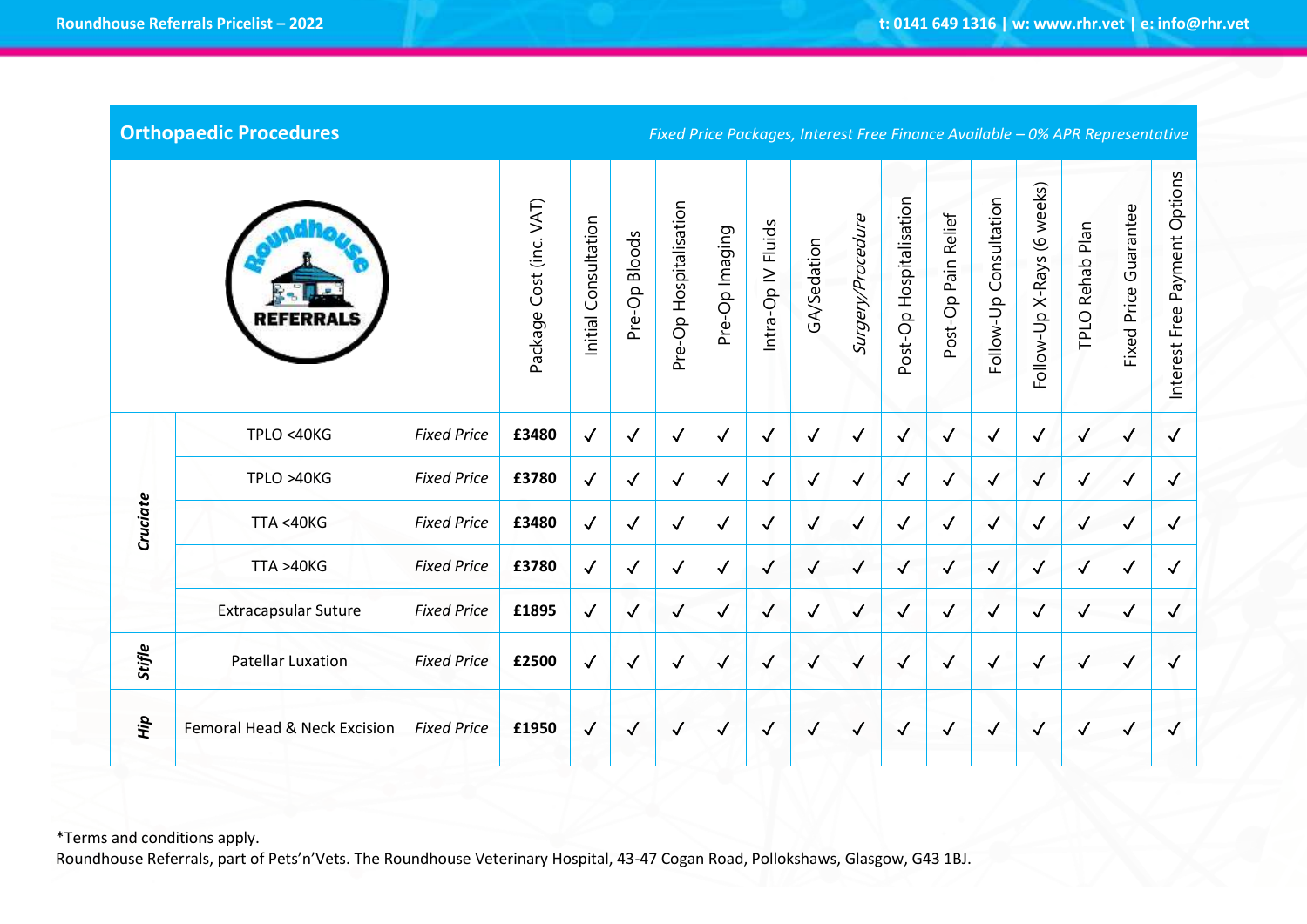|                    | <b>Orthopaedic Procedures</b>  |                        |                         |                      |               |                        |                |                                  | Individually Priced Packages - Interest Free Finance Available - 0% APR Representative |                   |                              |                      |                           |                            |                      |                                  |
|--------------------|--------------------------------|------------------------|-------------------------|----------------------|---------------|------------------------|----------------|----------------------------------|----------------------------------------------------------------------------------------|-------------------|------------------------------|----------------------|---------------------------|----------------------------|----------------------|----------------------------------|
|                    |                                |                        | Package Cost (inc. VAT) | Initial Consultation | Pre-Op Bloods | Pre-Op Hospitalisation | Pre-Op Imaging | Fluids<br>Intra-Op <sub>IV</sub> | GA/Sedation                                                                            | Surgery/Procedure | Hospitalisation<br>Post-Op I | Post-Op Pain Relief  | Consultation<br>Follow-Up | Follow-Up X-Rays (6 weeks) | Insurance Processing | Payment Options<br>Interest Free |
| Нiр                | <b>Hip Luxation</b>            | <b>Prices From</b>     | £1650                   | $\checkmark$         | $\checkmark$  | $\checkmark$           | $\checkmark$   | $\checkmark$                     | $\checkmark$                                                                           | $\checkmark$      | $\checkmark$                 | $\blacktriangledown$ | $\checkmark$              | $\checkmark$               | $\checkmark$         | $\checkmark$                     |
|                    | Fracture Repair (simple)       | <b>Prices From</b>     | £1656                   | $\checkmark$         | $\sqrt{2}$    | $\checkmark$           | $\checkmark$   | $\checkmark$                     | $\checkmark$                                                                           | $\checkmark$      | $\checkmark$                 | $\checkmark$         | $\checkmark$              | $\checkmark$               | $\checkmark$         | $\checkmark$                     |
| Fractures          | Fracture Repair (complex)      | <b>Prices From</b>     | £2300                   | $\checkmark$         | $\checkmark$  | $\checkmark$           | $\checkmark$   | $\checkmark$                     | $\checkmark$                                                                           | $\checkmark$      | $\checkmark$                 | $\checkmark$         | $\checkmark$              | $\checkmark$               | $\checkmark$         | $\checkmark$                     |
|                    | Arthroscopy (Single Joint)     | <b>Prices From</b>     | £2760                   | $\checkmark$         | $\checkmark$  | $\checkmark$           | $\checkmark$   | $\checkmark$                     | $\checkmark$                                                                           | $\checkmark$      | $\checkmark$                 | $\checkmark$         | $\checkmark$              | $\checkmark$               | $\checkmark$         |                                  |
| <b>Elbows</b>      | Arthroscopy (Additional Joint) | Supplement<br>to Above | £483                    | $\checkmark$         | $\checkmark$  | $\checkmark$           | $\checkmark$   | $\checkmark$                     | $\checkmark$                                                                           | $\sqrt{2}$        | $\checkmark$                 | $\checkmark$         | $\checkmark$              | $\checkmark$               | $\checkmark$         | $\checkmark$                     |
|                    | Pancarpal Arthrodesis          | <b>Prices From</b>     | £3250                   | $\checkmark$         | $\sqrt{ }$    | $\checkmark$           | $\checkmark$   | $\checkmark$                     | $\checkmark$                                                                           | $\checkmark$      | $\checkmark$                 | $\sqrt{2}$           | $\checkmark$              | $\checkmark$               | $\checkmark$         | $\checkmark$                     |
| <b>Arthrodesis</b> | Partial/Pantarsal Arthrodesis  | <b>Prices From</b>     | £3250                   | $\checkmark$         | $\checkmark$  | $\checkmark$           | $\checkmark$   | $\checkmark$                     | $\checkmark$                                                                           | $\checkmark$      | $\checkmark$                 | $\checkmark$         | $\checkmark$              | $\checkmark$               | $\checkmark$         | $\sqrt{2}$                       |

\*Terms and conditions apply.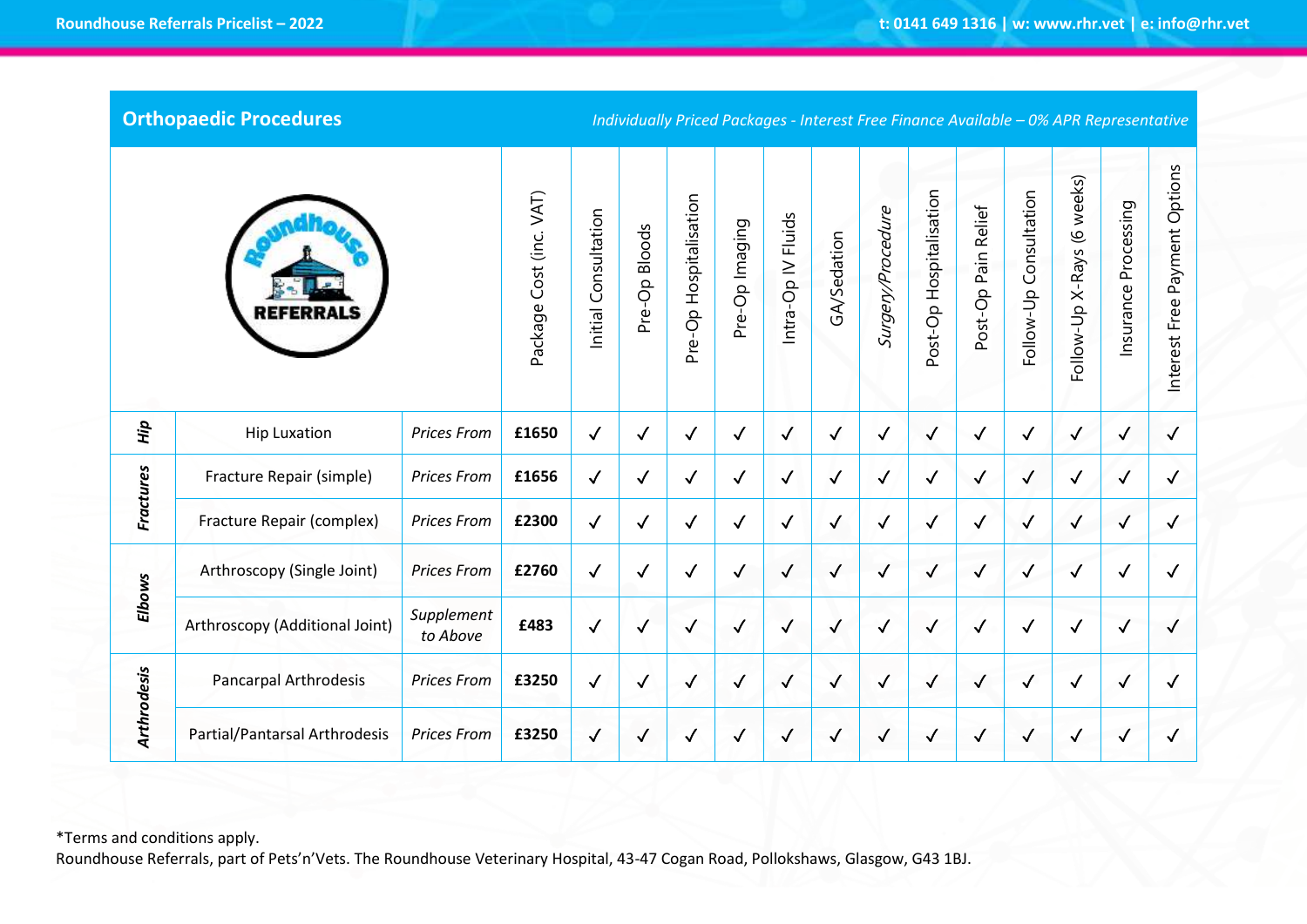**Soft Tissue Procedures** *Fixed Price Packages, Interest Free Finance Available – 0% APR Representative*

|                          |                                            |                                                        |                        | Cost (inc. VAT)<br>Package    | Consultation<br>Initial | <b>Bloods</b><br>$\sigma$<br>Pre- | Hospitalisation<br>Pre-Op | Pre-Op Imaging | Intra-Op IV Fluids | GA/Sedation  | Surgery/Procedure | Hospitalisation<br>Post-Op | Pain Relief<br>Post-Op | Consultation<br>Follow-Up | Guarantee<br><b>Fixed Price</b> | Interest Free Payment<br>Options |
|--------------------------|--------------------------------------------|--------------------------------------------------------|------------------------|-------------------------------|-------------------------|-----------------------------------|---------------------------|----------------|--------------------|--------------|-------------------|----------------------------|------------------------|---------------------------|---------------------------------|----------------------------------|
| and throat<br>Ear, nose, | Brachycephalic<br>Airway Surgery<br>(BOAS) | <b>Fixed Price</b>                                     | £2050                  | $\checkmark$                  | $\checkmark$            | $\checkmark$                      | $\checkmark$              | ✓              | $\checkmark$       | $\sqrt{2}$   | $\checkmark$      | $\checkmark$               | $\checkmark$           | $\checkmark$              | $\sqrt{ }$                      |                                  |
|                          |                                            | TECA-BO                                                | <b>Fixed Price</b>     | £2300<br>(£3300<br>bilateral) | $\checkmark$            | ✓                                 | √                         | $\checkmark$   | ✓                  | $\checkmark$ | $\sqrt{2}$        | $\checkmark$               | $\checkmark$           | $\checkmark$              | $\checkmark$                    |                                  |
|                          | Abdominal,<br>Perineal                     | Perineal Hernia<br>(one side, including<br>castration) | <b>Fixed Price</b>     | £2300                         | $\checkmark$            | √                                 | $\checkmark$              | $\sqrt{ }$     | √                  | $\checkmark$ |                   | $\sqrt{2}$                 | $\checkmark$           | $\checkmark$              | $\checkmark$                    | √                                |
|                          |                                            | Anal Sacculectomy                                      | <b>Fixed Price</b>     | £1850                         | $\checkmark$            | $\checkmark$                      | √                         | $\checkmark$   | $\checkmark$       | $\checkmark$ |                   | $\checkmark$               | $\checkmark$           | $\checkmark$              | $\checkmark$                    | $\checkmark$                     |
|                          | Laparoscopic                               | Laparoscopic<br>Ovariectomy                            | <b>Fixed Price</b>     | £1733                         | $\checkmark$            | ✓                                 | √                         | $\checkmark$   | ✓                  | √            |                   | $\sqrt{ }$                 | ✓                      | $\checkmark$              | $\checkmark$                    | ✓                                |
|                          |                                            | Elective<br>Gastropexy                                 | Supplement<br>to above | £396                          | $\checkmark$            | √                                 | √                         | $\checkmark$   | ✓                  | $\checkmark$ | $\sqrt{2}$        | $\sqrt{ }$                 | √                      | $\checkmark$              | $\checkmark$                    |                                  |

\*Terms and conditions apply.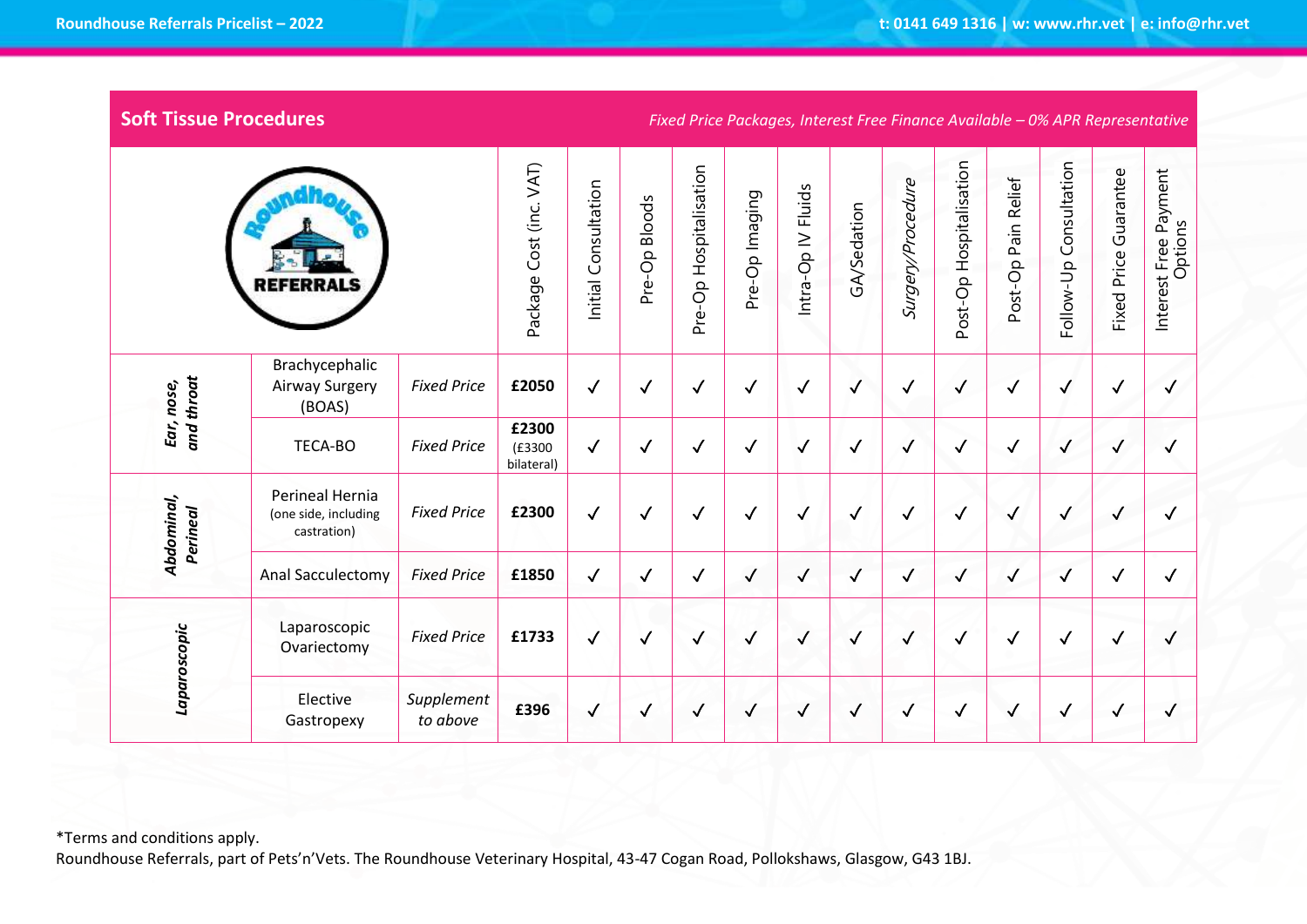| <b>Soft Tissue Procedures</b> |                                                         |             |                            |                      |               |                           |                |                                  |              |                   | Individually Priced Packages, Interest Free Finance Available - 0% APR Representative |                     |                           |                      |                                  |
|-------------------------------|---------------------------------------------------------|-------------|----------------------------|----------------------|---------------|---------------------------|----------------|----------------------------------|--------------|-------------------|---------------------------------------------------------------------------------------|---------------------|---------------------------|----------------------|----------------------------------|
|                               |                                                         |             | Package Cost (inc.<br>VAT) | Initial Consultation | Pre-Op Bloods | Hospitalisation<br>Pre-Op | Pre-Op Imaging | Fluids<br>Intra-Op <sub>IV</sub> | GA/Sedation  | Surgery/Procedure | Hospitalisation<br>Post-Op                                                            | Post-Op Pain Relief | Consultation<br>Follow-Up | Insurance Processing | Payment Options<br>Interest Free |
|                               | Laryngeal Tieback                                       | Prices from | £2500                      | $\checkmark$         | $\checkmark$  | $\checkmark$              | $\checkmark$   | $\checkmark$                     | $\checkmark$ | $\checkmark$      | $\checkmark$                                                                          | $\checkmark$        | $\checkmark$              | $\checkmark$         | $\checkmark$                     |
| and throat<br>Ear, nose,      | Mandibulectomy<br>/ Maxillectomy                        | Prices from | £2500                      | $\checkmark$         | $\checkmark$  | $\checkmark$              | $\checkmark$   | $\checkmark$                     | $\checkmark$ | $\checkmark$      | $\checkmark$                                                                          | $\checkmark$        | $\checkmark$              | $\checkmark$         | $\sqrt{2}$                       |
|                               | Salivary Mucocele                                       | Prices from | £2500                      | $\checkmark$         | $\checkmark$  | $\checkmark$              | $\checkmark$   | $\checkmark$                     | $\checkmark$ | $\checkmark$      | $\checkmark$                                                                          | $\checkmark$        | $\checkmark$              | $\checkmark$         | $\checkmark$                     |
|                               | <b>Various GIT</b><br>Surgeries                         | Prices from | £1200                      | $\checkmark$         | $\checkmark$  | $\checkmark$              | $\checkmark$   | $\checkmark$                     | $\checkmark$ | $\checkmark$      | $\checkmark$                                                                          | $\checkmark$        | $\checkmark$              | $\checkmark$         | $\checkmark$                     |
| <b>Abdominal surgery</b>      | Perineal Hernia<br>(two sides, including<br>castration) | Prices from | £2800                      | $\checkmark$         | $\checkmark$  | $\checkmark$              | $\checkmark$   | $\checkmark$                     | $\checkmark$ | $\checkmark$      | $\checkmark$                                                                          | $\checkmark$        | $\checkmark$              | $\checkmark$         | $\sqrt{2}$                       |
|                               | Perineal<br>Urethrostomy                                | Prices from | £2100                      | $\checkmark$         | $\checkmark$  | $\checkmark$              | $\sqrt{2}$     | $\checkmark$                     | $\checkmark$ | $\checkmark$      | $\checkmark$                                                                          | $\checkmark$        | $\checkmark$              | $\checkmark$         | $\checkmark$                     |
|                               | Colposuspension                                         | Prices from | £1794                      | $\checkmark$         | $\checkmark$  | $\checkmark$              | $\checkmark$   | $\checkmark$                     | $\checkmark$ | $\checkmark$      | $\checkmark$                                                                          | $\checkmark$        | $\checkmark$              | $\checkmark$         | $\checkmark$                     |
|                               | Wound resection<br>primary closure                      | Prices from | £1322                      | $\checkmark$         | $\checkmark$  | $\checkmark$              | $\checkmark$   | $\checkmark$                     | $\checkmark$ | √                 | $\checkmark$                                                                          | $\checkmark$        | $\sqrt{2}$                | $\checkmark$         | $\sqrt{2}$                       |
| Wounds                        | Axial pattern<br>flaps, skin grafts,<br>etc.            | Prices from | £2070                      | $\checkmark$         | $\checkmark$  | $\checkmark$              | $\sqrt{2}$     | $\checkmark$                     | $\checkmark$ | $\sqrt{2}$        | $\checkmark$                                                                          | $\checkmark$        | $\sqrt{2}$                | $\checkmark$         | $\checkmark$                     |

\*Terms and conditions apply.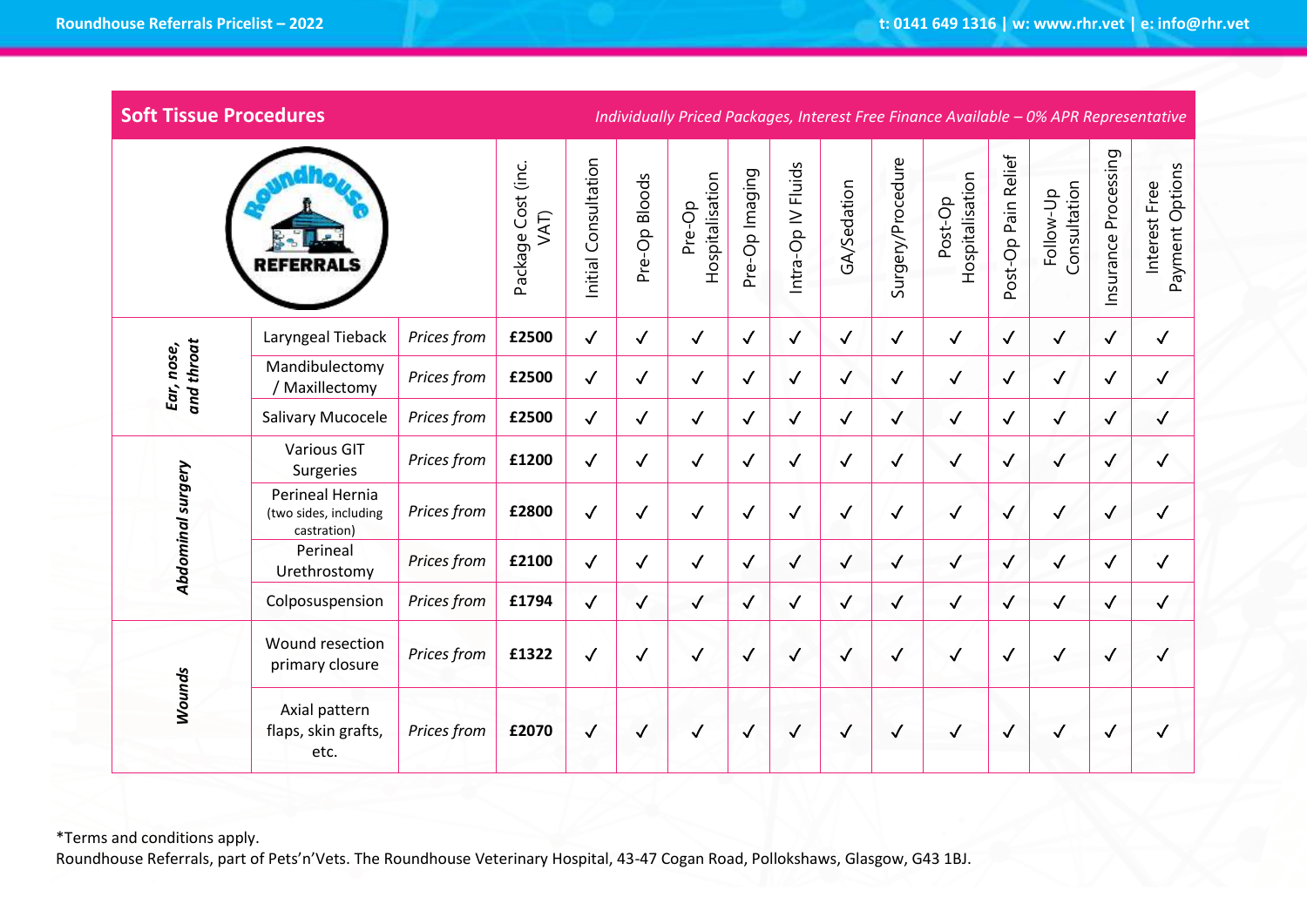## *General Notes*

### *Practice Partnership Pledge*

Roundhouse Referrals will work with you to provide an easier referral system that will always hand your client back to you happy and satisfied.

#### *Communication*

In order that we can provide you with the best options for your clients and to ensure the best possible outcome, referring practices will be required to provide up-front client and patient information. Roundhouse Referrals will work in partnership with referring practices, providing clear and concise post-operative plans that optimise patient care and recovery.

#### *Flexibility*

Roundhouse Referrals offers a personal service; we will adapt our service to meet the clinical needs of a given scenario

#### *Feedback*

At Roundhouse Referrals, we welcome feedback on how we can partner and support you to deliver great care to your patients. Any feedback can be emailed directly to Ross Allan: [ross@rhr.vet](mailto:ross@rhr.vet)

#### *Price Certainty*

At Roundhouse Referrals, we wanted to make things easier for referring vets and their clients, spiralling veterinary costs create a significant problem for many clients – towards that end we have created a list of common advanced procedures and have standardised their price. Our intention is to add to this list over time.

#### *Fixed Price Guarantee*

Included in our Fixed Price Procedure Fees is our Fixed Price Guarantee. We are so confident of a successful outcome that we will not charge for surgical revision required as a result of any issues within our control: we will fix your patient's issue for the fee agreed.

#### *Fixed Price Fix (FPF) - Packages*

Concurrent conditions: All FPF Packages include the surgery required to treat a single, commonly diagnosed clinical condition. Should the clinical condition be more complex (e.g., cruciate disease and concurrent medial patella luxation), or should the patient have medical comorbidities (e.g., diabetes, heart disease, hypothyroidism, etc) a supplemental charge may be applied.

\*Terms and conditions apply.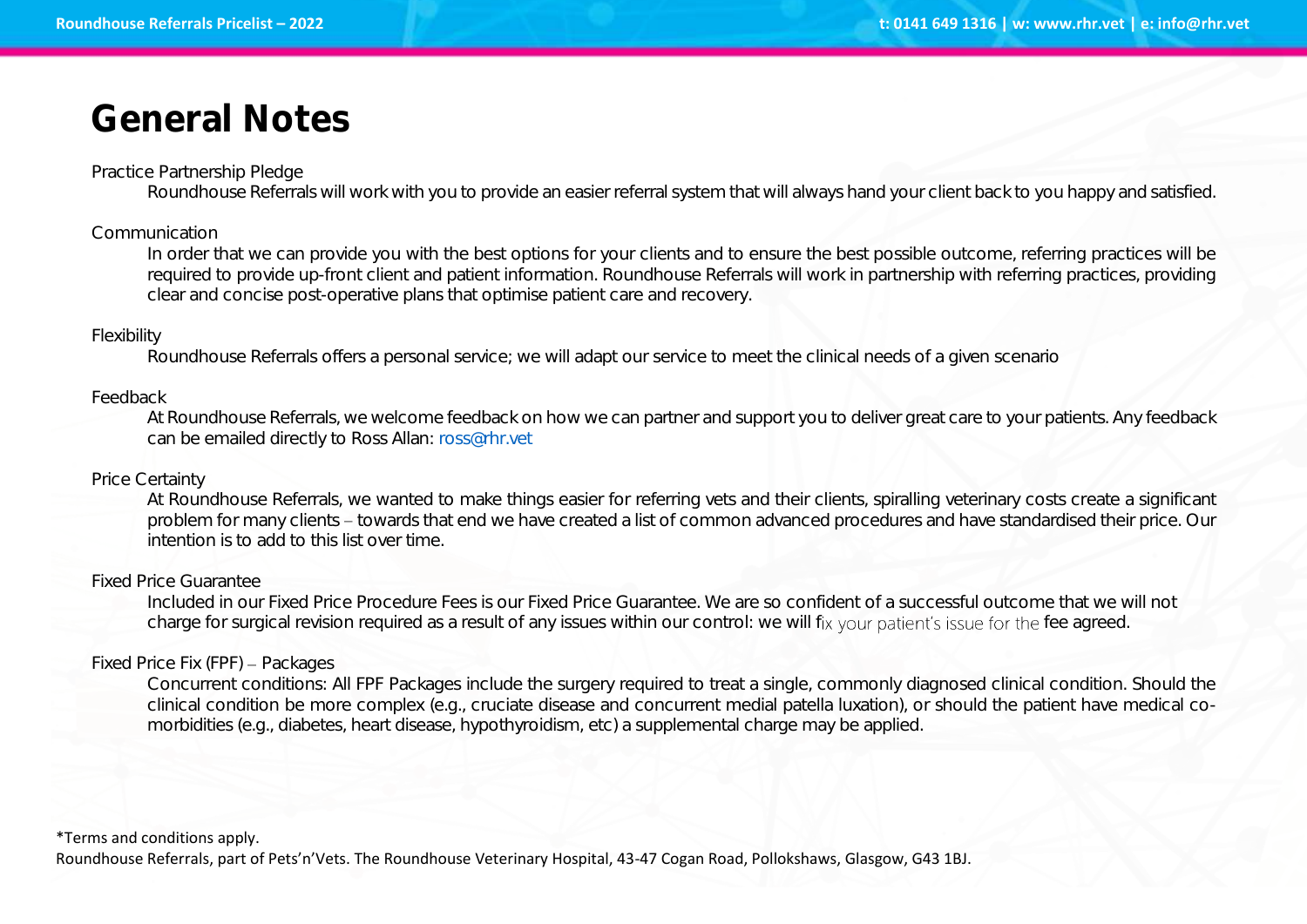### *Fixed Price Procedures*

### *Patella Luxation*

This FPF package price is for surgery of dogs <25kgs, it excludes those with grade 4 (fixed patella) and excludes those with femoral or tibial rotation requiring corrective osteotomy.

### *Cruciate*

This FPF package price includes TPLO, TTA and Extracapsular Suture procedures. Clients will be advised of the advantages and disadvantages for each procedure, and on occasion it may be necessary to review this advice following assessment of pre-operative radiographs.

### *Femoral Head and Neck Excision (FHNE)*

FHNE is performed for removal of pain and discomfort due to either fracture of the femoral head and neck or dislocation of the hip. Clients expectations of a successful outcome will be set in advance, a successful outcome will be deemed to be achieved by ensuring a reduction in pain and functional, if not entirely normal use of the affected limb.

### *Brachycephalic Airway Surgery (BOAS)*

The FPF package price includes X-ray assessment of the tracheal lumen diameter-to-thoracic inlet ratio. The surgery covered within the FPF BOAS package is a combination of nasoplasty, staphylectomy and removal of everted laryngeal saccules where such techniques are deemed appropriate to the individual patient's needs.

Additional concurrent conditions could be encountered in these patients, such as: laryngeal collapse, tracheal collapse, or aberrant turbinates. The FPF package price will not include the surgical or medical management of additional conditions. Clients' expectations of a successful outcome will be set prior to surgical admission.

Clinical success will be deemed to be a functional improvement associated with the aforementioned structures not necessarily a resolution of respiratory noise or nature.

### *Total Ear Canal Ablation - Bulla Osteotomy (TECA-BO)*

The TECA-BO FPF package price includes pre-surgical assessment with X-ray where this is deemed clinically appropriate. Assessment using CT imaging may be essential for a proportion of patients and owners will be advised of this at the time of consultation. Should this occur, CT imaging can be arranged for a supplemental fee. If clients decline CT imaging when it has been advised, then the FPF package price will not apply.

\*Terms and conditions apply.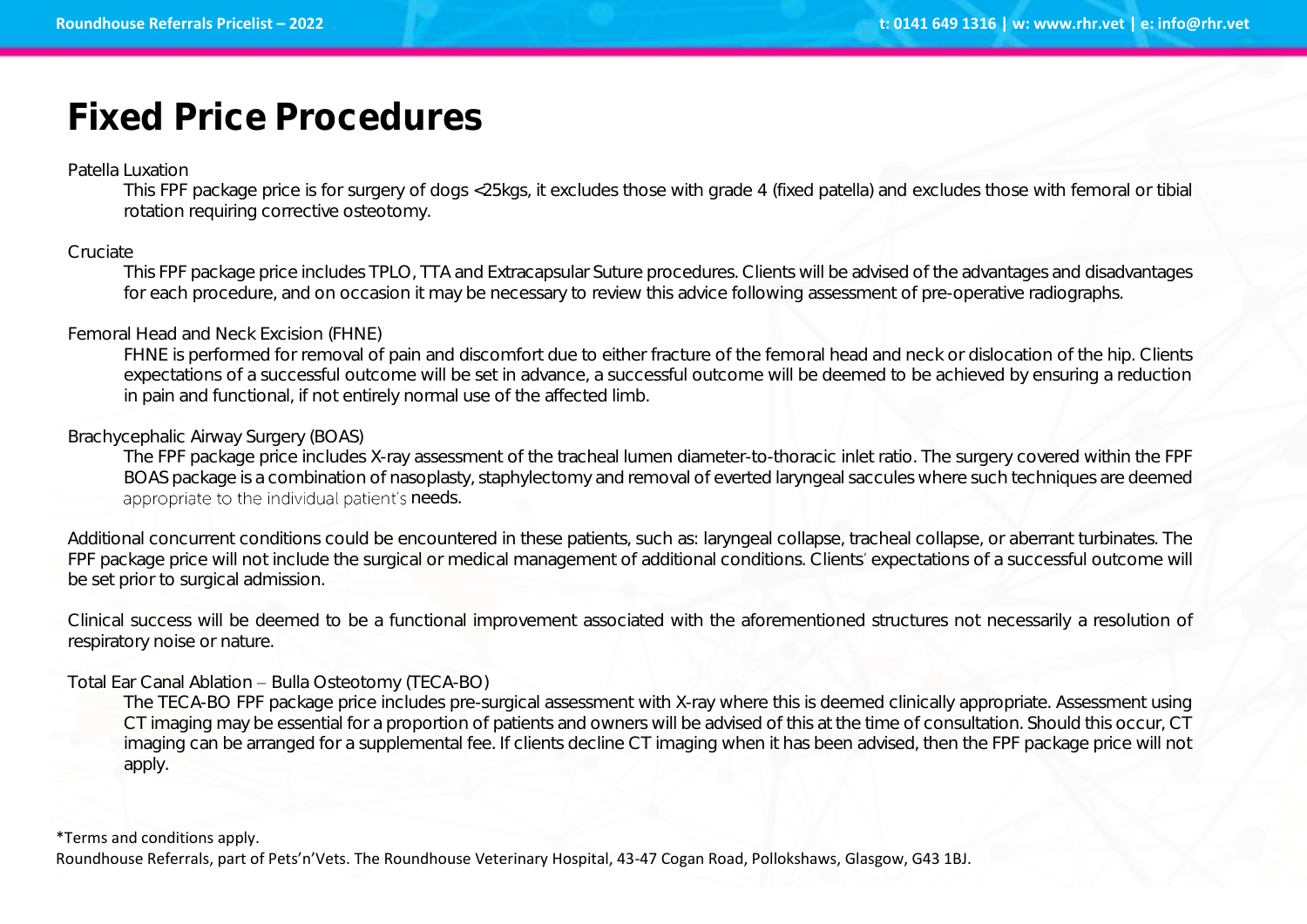## *Fixed Price Procedures (continued)*

#### *Perineal Hernia*

The Perineal Hernia FPF package price allows for abdominal imaging, using X-ray or ultrasound as deemed necessary, and surgical management of the stable patient. In dogs presenting with concurrent disease: such as displacement of the bladder or entrapment of intestine within the hernia, then supplemental charges may be applied. Similarly, supplemental charges may be applied if surgical mesh is required for hernia closure, or if additional abdominal techniques such as colopexy are required.

#### *Laparoscopic Ovariectomy*

This FPF price is for ovariectomy performed as a sterilisation procedure in dogs over 10kgs. Whilst we are experienced in this technique, clients will be advised that conversion to open ovariectomy, or ovariohysterectomy may be required in a small proportion of cases and consent for this will be required at the time of hospital admission.

### Payment Terms:

Our services are designed to be more convenient for Referring Vet and Clients for that reason we are offering varied payment options and price certainty wherever possible.

Clients will be required to pay the expected bill in full in advance of the planned procedure, with the following exceptions:

### *Pay Vet Direct Insurance Claims*

We have the facility to offer Direct Claim Insurance subject to an Application Process. Clients must present all required insurance and banking documents at least 3 days in advance of the planned procedure. Clients will be required to sign a disclaimer. We have the right to refuse or revoke Pay Vet Direct Insurance Claim. Applications at the discretion of the business. Please note, we do not charge a fee for Insurance Claim processing.

\*Terms and conditions apply. Roundhouse Referrals, part of Pets'n'Vets. The Roundhouse Veterinary Hospital, 43-47 Cogan Road, Pollokshaws, Glasgow, G43 1BJ.